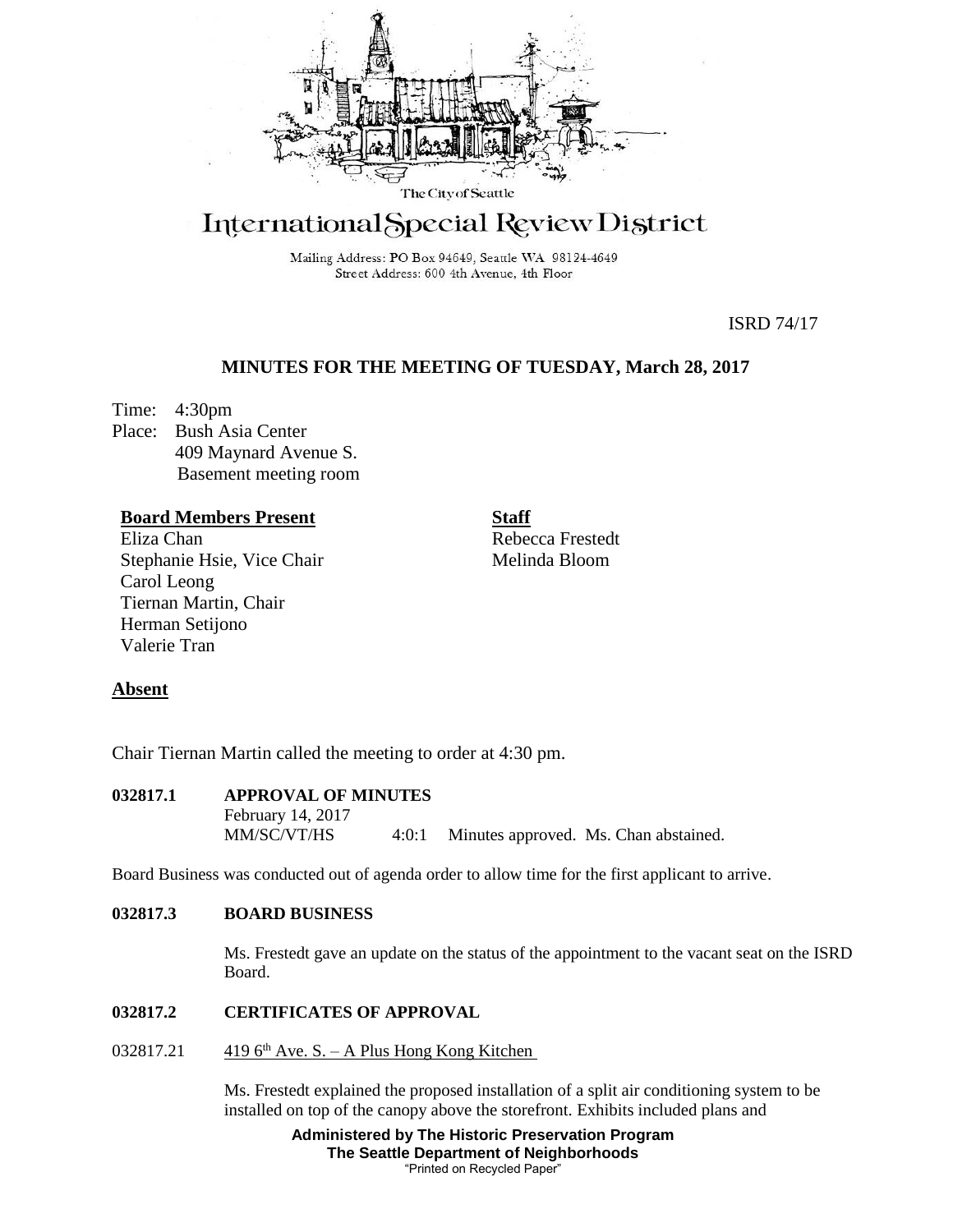photographs. The American Hotel is a contributing building located within the Asian Design Character District. The ISRD Board recommended approval for louvers within the transom windows in March 2016.

Applicant Comment:

Chloe Chim, business owner, explained that the existing air conditioning is not adequate. She explained they propose to install a split air conditioning system; one portion will be outside indicated location on photograph. She said that several businesses in the district have this type air conditioning system. She said that there will be one pipe going in for refrigerant.

Mr. Martin noted the impact will be minimal.

Public Comment: There was no public comment.

Board Discussion:

Board members indicated the application was straightforward.

Action: I move that the International Special Review District Board recommend approval of a Certificate of Approval for exterior alterations, as proposed.

The Board directs staff to prepare a written recommendation of approval, based on consideration of the application submittal and Board discussion at the March 28, 2017 public meeting, and forward this written recommendation to the Department of Neighborhoods Director.

This action is based on the **following applicable sections of the International Special Review District Ordinance and District Design Guidelines:** 

**SMC 23.66.030 – Certificates of approval – Application, review and appeals Secretary of the Interior's Standards # 10**

MM/SC/HS/EC 5:0:0 Motion carried.

*Ms. Hsie arrived at 4:42 pm.*

032817.22  $504.5^{\text{th}}$  Ave. S. – Dough Zone

Ms. Frestedt explained the application to establish use as "restaurant" and proposed installation of two (2) illuminated 2-sided projecting blade signs. Exhibits included plans, photographs and samples. The Publix Warehouse building was constructed in 2015-2016. It is adjacent to the historic Publix Hotel (1927), which is a contributing building located within the Asian Design Character District. A Certificate of Approval for artwork was approved in July 2016.

Applicant Comment: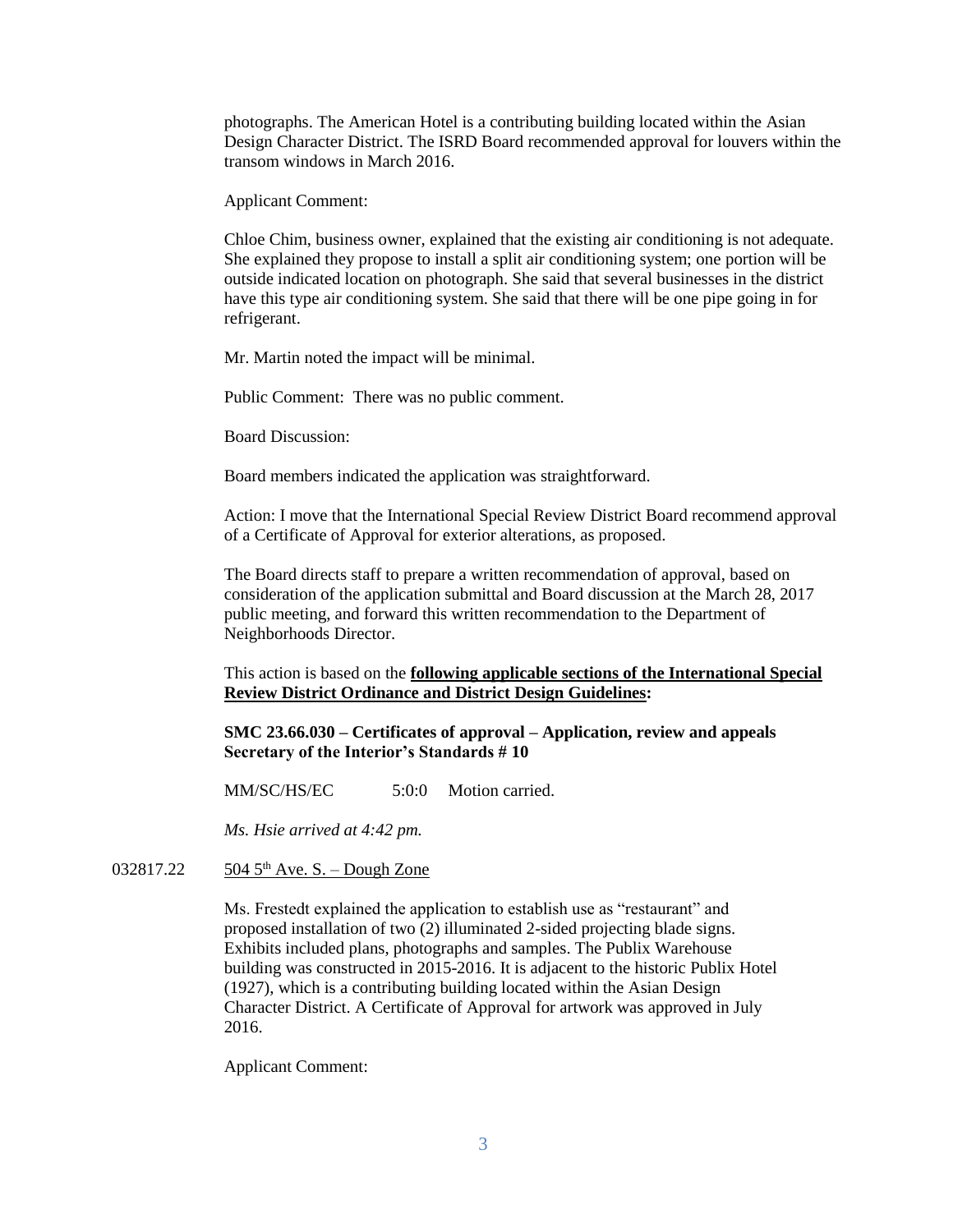Jason Zhai, Dough Zone, explained this will be their fifth location; other locations are in Bellevue, Redmond and Issaquah. He said they serve Northern Chinese-style dim sum.

John Bui, sign contractor, explained where the signs will be installed – one on street side and one on parking lot side.

Ms. Frestedt explained that the site is in the new courtyard space in the Publix.

Ms. Tran said the use is straightforward. Other board members agreed.

Mr. Martin asked about the capacity/# of seats.

Mr. Zhai said 55.

Ms. Hsie asked about window coverings.

Ms. Zhai said the kitchen is a display kitchen; it is on the courtyard side and open to public viewing. He said they plan to leave the glass transparent. Responding to board comments he indicated on plan where equipment and furniture will be placed in display kitchen. He said that nothing will block the window; the floorplan in the presentation materials is not the most recent draft.

Mr. Martin asked about placement of sign and noted it seemed too low. He asked about the lighting temperature.

Ms. Frestedt said the signs and locations are consistent with the building's sign plan.

Mr. Zhai said that LED lights will be used in sign but did not know the proposed Kelvin. Responding to questions he explained that the Chinese characters represent "flour", "pot sticker", and "noodle'.

Public Comment: There was no public comment.

Board Discussion:

Ms. Hsie said the use is a permitted street-level use.

Ms. Leong said that the business will encourage more pedestrian activities which is good.

Mr. Martin noted the drawing of the kitchen layout is unclear. He said he wants to make sure that the space is laid out in such a way that it won't obstruct transparency. He noted that in the past the ISRD Board conditioned approval for a box sign that the lighting temperature does not exceed 4000K.

Ms. Leong said the rendering doesn't reflect what is planned.

Mr. Zhai went over proposed floor plan and said the equipment won't block the window.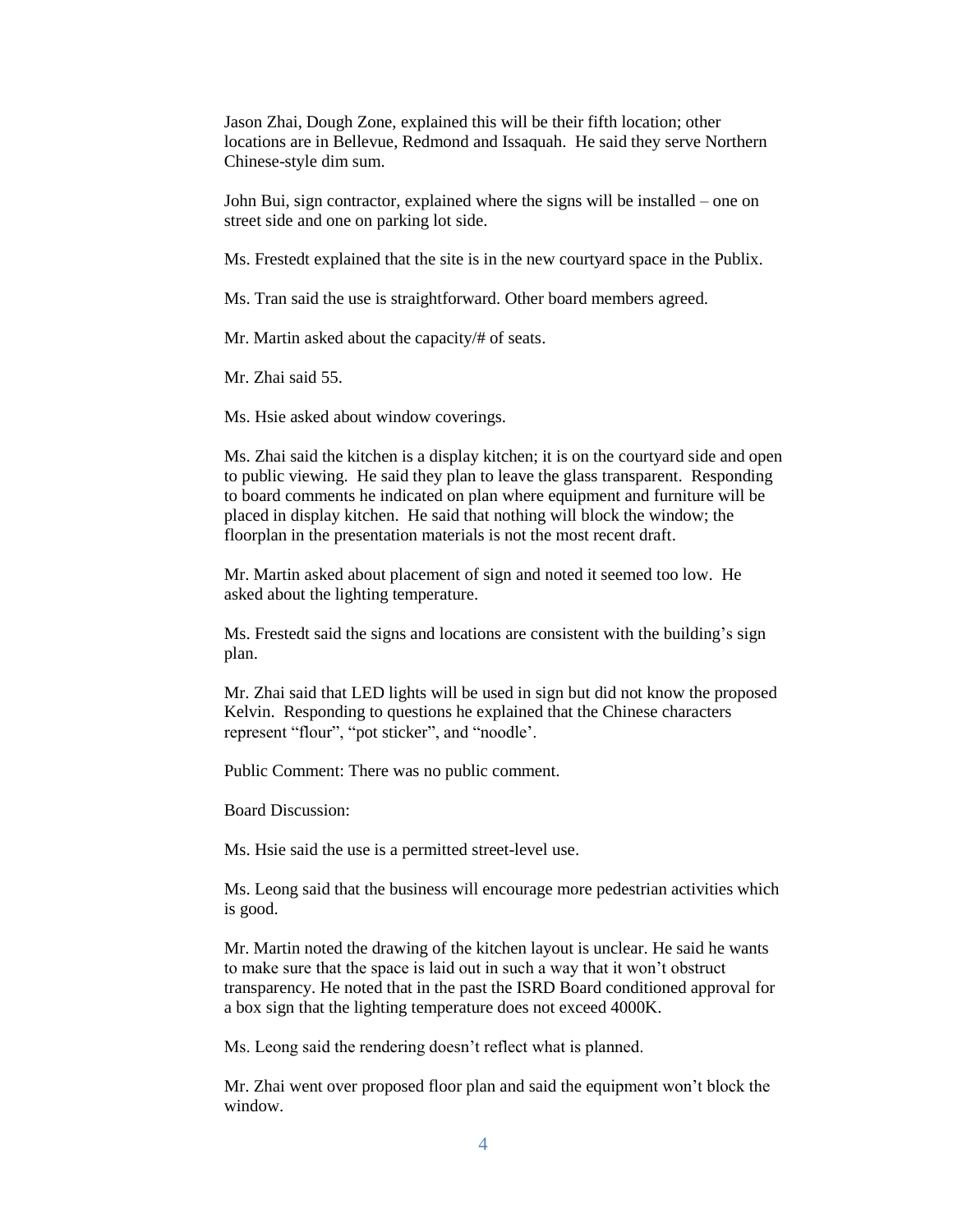Mr. Martin said the white sign with LED bulbs could be bright and noted concern with color temperature.

Ms. Frestedt stated that the motion could be conditioned upon the applicant's submission of an updated floor plan that adequately represents the layout and an elevation showing placement of sign is consistent with sign plan.

Action: I move that the International Special Review District Board recommend approval of a Certificate of Approval for use and signage, conditioned on applicant providing rendering to correctly reflect placement of equipment and show full window transparency of display kitchen and to provide Kelvin temperature of cabinet sign to staff – 4000 Kelvin or below.

The Board directs staff to prepare a written recommendation of approval, based on consideration of the application submittal and Board discussion at the March 28, 2017 public meeting, and forward this written recommendation to the Department of Neighborhoods Director.

This action is based on the **following applicable sections of the International Special Review District Ordinance and District Design Guidelines:** 

**SMC 23.66.030 – Certificates of approval – Application, review and appeals SMC 23.66.320 – Permitted uses SMC 23.66.326 – Street-level uses SMC 23.66.338 - Signs**

#### **Secretary of the Interior's Standards:**

**#9.** New additions, exterior alterations, or related new construction shall not destroy historic materials that characterize the property. The new work shall be differentiated from the old and shall be compatible with the massing, size, scale, and architectural features to protect the historic integrity of the property and its environment.

**#10.** New additions and adjacent or related new construction shall be undertaken in such a manner that if removed in the future, the essential form and integrity of the historic property and its environment would be unimpaired

MM/SC/CL/VT 6:0:0 Motion carried as amended.

#### 032817.23 1043 S. Jackson St. – Jasmine Grill

Ms. Frestedt explained the application for proposed change of use from "retail" to "restaurant" and proposed installation of an illuminated cabinet sign and channel letters attached to a raceway above the storefront. Exhibits included plans and photographs. The building was constructed in 1921. It is located east of I-5, outside of the Asian Design Character District.

Ms. Frestedt presented on behalf of the applicant who did not attend meeting.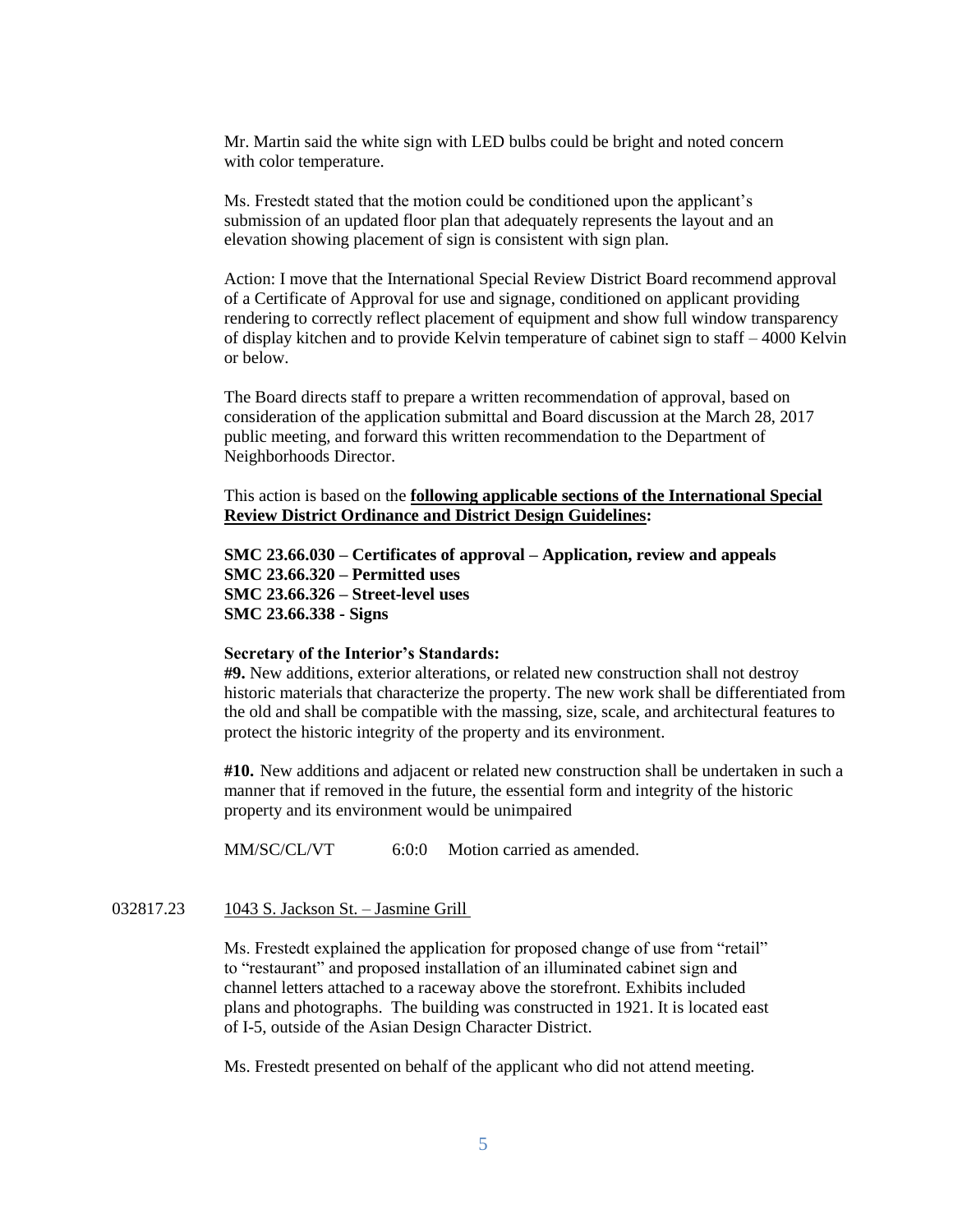She said the 6' x 2' sign fits in area above the storefront and that nothing is planned for the window. She said the sign is lexan, with black vinyl cut out letters.

Ms. Hsie disclosed she is working on a parklet on the corner but has had connections with this business.

Ms. Frestedt said details about the rooftop mechanical equipment was reviewed administratively. She said that venting is through roof and there are no louvers in the storefront. She said the restaurant will seat 30.

Ms. Hsie asked about the anodized aluminum hardware.

Ms. Frestedt said that it is the storefront system and the guideline Ms. Hsie referenced is specific to the Asian Character Design District, west of I-5 and does not apply here.

Mr. Martin asked about existing window treatment.

Ms. Frestedt that it is not in compliance and is presumably to be removed. She said the applicant told her it was to be removed.

Ms. Tran asked if the characters will be illuminated.

Ms. Frestedt explained the letters will be illuminated with LED. The sign will be high on a raceway which will be painted to match the background.

Mr. Martin asked about color temperature.

Ms. Frestedt said the sign area is black with letters cut out and light showing through the cut outs, so the light coming through will be minimal. She did not know the proposed lighting temperature.

Public Comment: There was no public comment.

Board Discussion:

Board members had no issue with the proposed use.

There was discussion about the attachment and questions about the size of the raceway.

Ms. Hsie said the board needs clarification on exactly what is being mounted to face of building. She said the motion should be conditioned so the raceway or plate is painted to look as rendered.

Mr. Setijono asked what the raceway is for.

Ms. Frestedt said it is likely that they Chinese characters are separate pieces.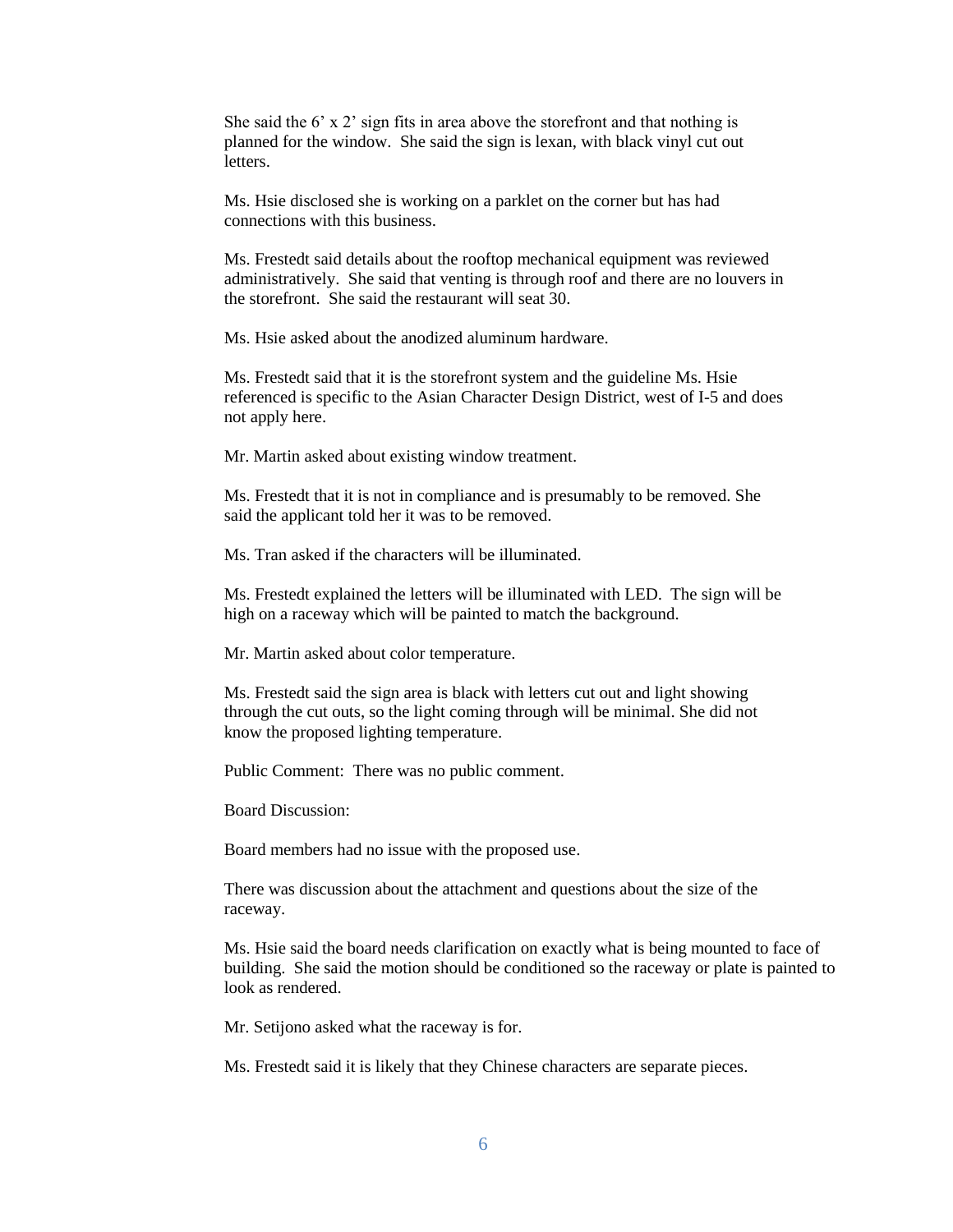Ms. Leong and Mr. Setijono were comfortable with the proposal as long as the raceway is the same color as the background.

Mr. Martin suggested conditional approval pending confirmation on raceway dimension, as well as the color.

Mmes. Leong and Chan concurred.

Ms. Hsie wished the applicant were there and said she preferred deferring decision.

Mr. Setijono recommended approval, with conditions.

Action: I move that the International Special Review District Board recommend approval of a Certificate of Approval for use and signage, conditioned on confirmation by the applicant that signage raceway is the same color as the wall and confirmation on total raceway dimensions.

The Board directs staff to prepare a written recommendation of approval, based on consideration of the application submittal and Board discussion at the March 28, 2017 public meeting, and forward this written recommendation to the Department of Neighborhoods Director.

This action is based on the **following applicable sections of the International Special Review District Ordinance and District Design Guidelines:** 

**SMC 23.66.030 – Certificates of approval – Application, review and appeals SMC 23.66.308 – International District preferred uses east of Interstate 5 SMC 23.66.338 - Signs**

#### **Secretary of the Interior's Standards #10**

MM/SC/CL/HS 5:1:0 Motion carried. Ms. Hsie opposed.

032817.24 101 6<sup>th</sup> Ave. S. - Hana *Applicant*: Paul Hansen, NK Architects

*Mr. Setijono recused himself.*

Ms. Frestedt explained the application for proposed final design of a 6-story mixed-use development, including materials/finishes and right-of-way improvements, including signage, landscaping and furnishings. Exhibits included renderings, plans, construction documents and samples. The zone is IDR 45/125-240. The site is located outside of the Asian Design Character District and the Retail Core. 6<sup>th</sup> Ave. S. is a Class II Pedestrian Street. On June 13, 2016, the Department of Construction and Inspections issued a Determination of Non-Significance (DNS) with conditions for the proposal. No environmental impact statement was required. The ISRD Board received a project briefing on the proposed Final Design on November 22, 2016. A Certificate of Approval for Demolition, Use and Preliminary Design was issued on August 3, 2016. She said that it is the staff opinion that the proposed white vinyl color for the residential windows will create a sharp contrast with the exterior grey and black cladding that is not consistent with SMC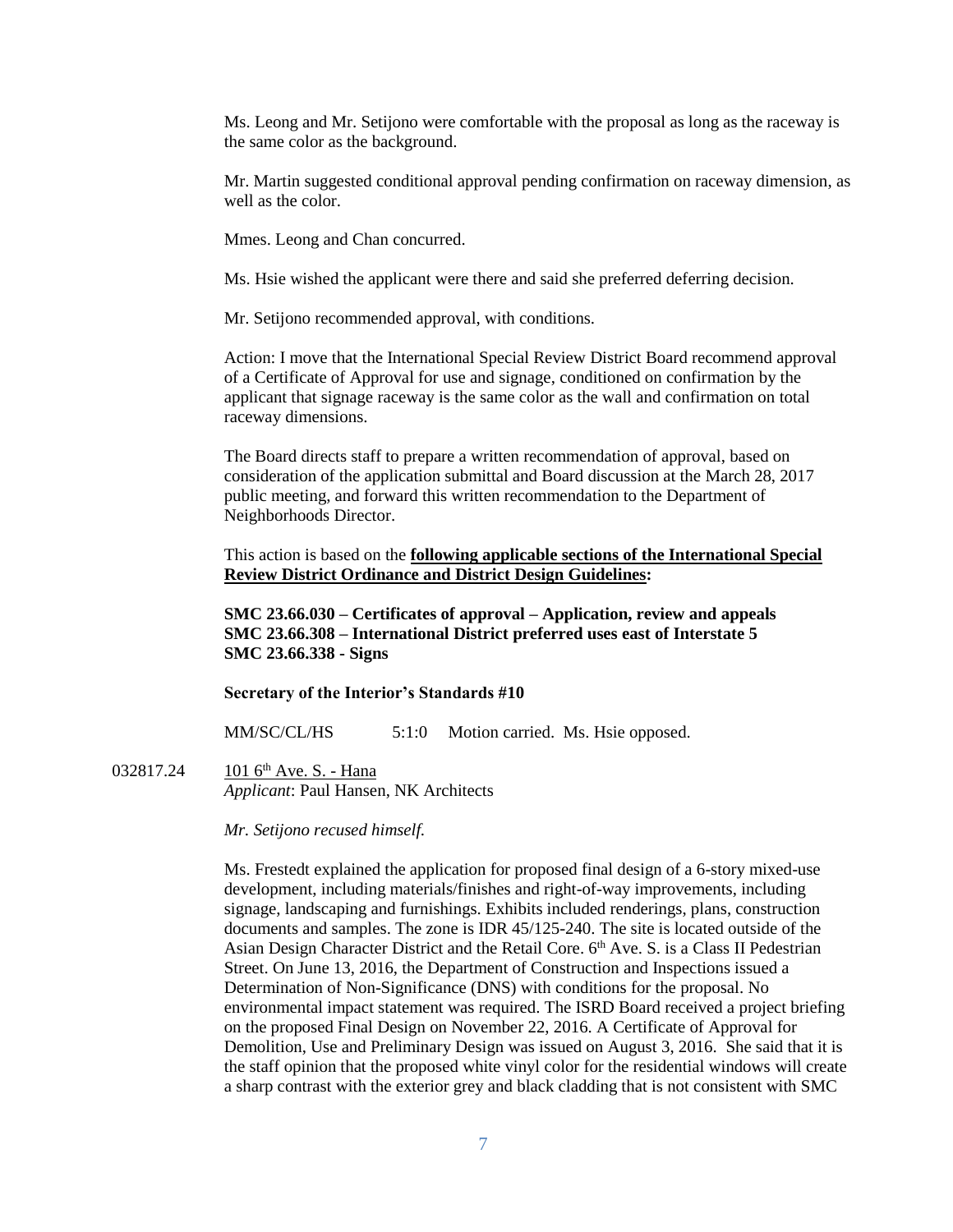23.66.336 – Exterior building finishes, A. General Requirements and is not characteristic of the District. Staff recommends exploration of alternative residential window colors.

Applicant Comment:

Paul Hanson, NK Architects, provided context of the site which he noted is on a prominent corner at an entry to the Chinatown International District. He showed inspiration behind proposed colors and said they found every color imaginable in the District. He said there is a full spectrum of hues, highly saturated colors, and high juxtaposition of colors. He said they chose a classical red and yellow at the base, red and teal window surrounds at the upper level, grey and white background. He said that what's important about colors in the neighborhood is that they're bold and brash and contribute to the pedestrian environment. He showed material samples and said the windows in gray areas will be framed in teal; windows in white areas will be framed in red. He said they drew the teal color from the Nippon Kan Theater. He said they said they looked at windows at the Milwaukee,  $7<sup>th</sup>$  & King, NP Hotel, and 100 on  $6<sup>th</sup>$ ; he said they all have white windows on brick. Referring to the cladding, he said two tones of gray siding will be installed with a pattern reminiscent of brick pattern. He said they reduced the size of the panels from what had been shown previously. He said the detail is subtle. The window mullions have similar proportions to the siding pattern. He noted the tatami mat-influenced pattern of vertical and horizontals coming together on the white portion of the building, facing the courtyard. He noted that the windows would feature the poppy detail on the white portions of the building. He said the concrete will have similar pattern to gray areas of siding above.

Mr. Hanson said they added Japanese characters to the signage and noted that 'Hana' means flower in Japanese. He said the sign will be cast aluminum, welded to canopy. He said that all lighting and signs will have a lighting temperature of 3000 Kelvin. He went over landscape details and noted that two trees on the west will be removed. He said that on the south end plum and apple trees will be planted, rockery will remain. He went over details about power lines (undergrounding will occur at SCL's discretion). He asked the board to approve either undergrounding or surface option. He presented the details of the playground equipment, canopies and lighting. He noted that a gate that was previously proposed along the alley was rejected by SDOT. They've added addition lighting instead.

Mr. Hanson said that two mechanical elements were added to rooftop and they propose to add screening around. He said they won't be visible; they are 7' tall, shorter than the elevator penthouse. He said they propose a Hardi-panel fence, like the elevator overrun. He said the units have a small footprint  $-30$ " wide.

Ms. Tran said she appreciated the lights at the alley way and asked the use of the area.

Mr. Hanson said SDOT owns the property; he said it is an unimproved alley. He said there is low ground cover and trees there with no place to hide.

Public Comment:

Rachtha Danh, SCIDPDA, said he was concerned with lots of rotten fruit falling and rolling and said it would be a safety hazard.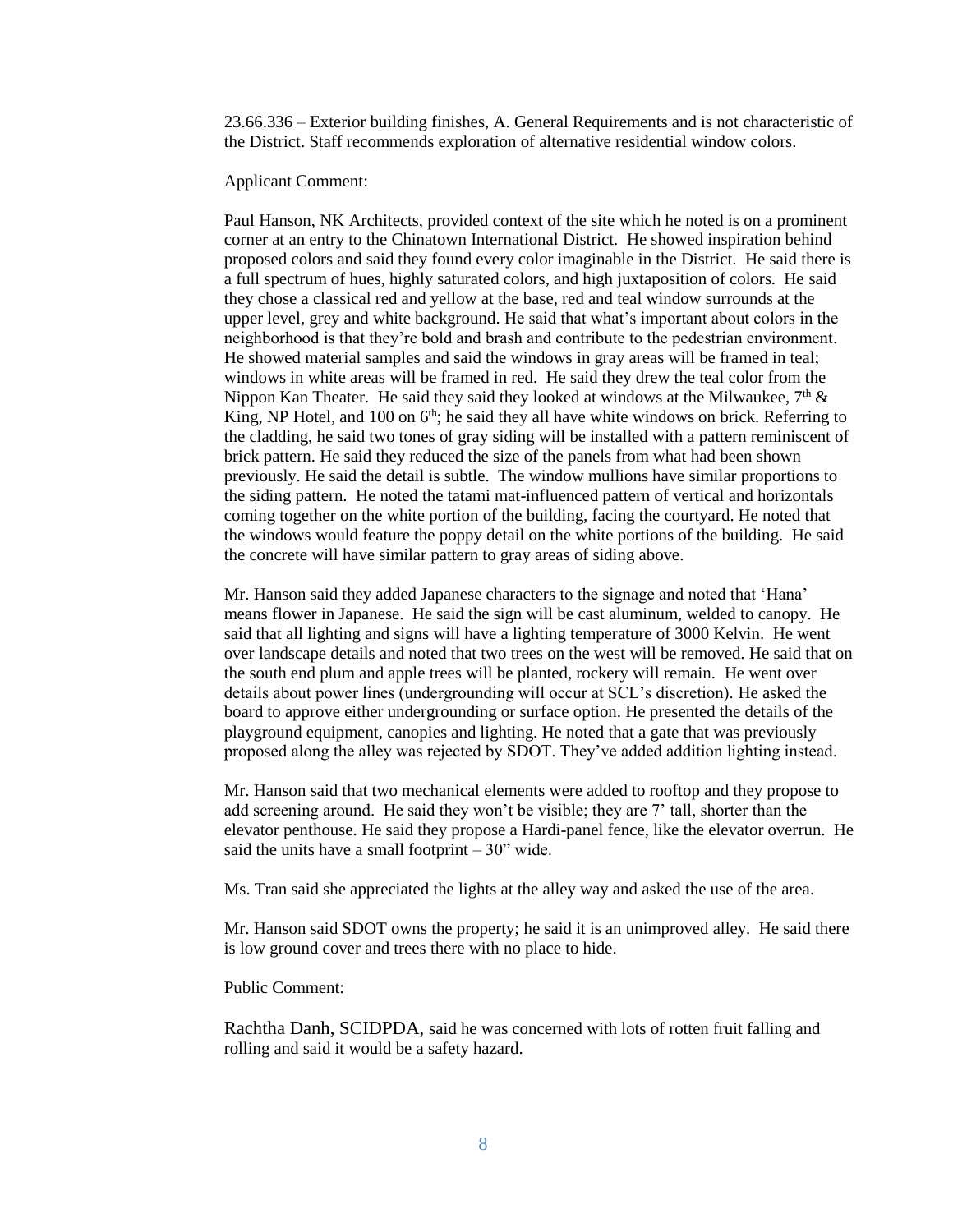Hannah McIntosh, Karen Kiest Landscape Architecture, said that they want to honor what was there and they worked with groups who took samples from the trees that were here; the samples were grafted on to root stock to be planted at this site.

Mr. Danh expressed concern about the use of black and white and asked if the designers were set on that color selection. She said culturally black and white doesn't represent colors used within the Asian-American community. He said black and white are ominous colors.

Mr. Hanson said the frame of the window and the window itself would be white.

Ms. Frestedt noted past discussions about color in which community members or Board members have noted that white represents death.

Discussion ensued about materials, finishes, color and how patterning and fenestration can perpetuate cultural qualities.

Ms. Leong said to dig in more to look at the color of the building and placement of colors. She asked about the two grays.

Mr. Hanson said one can look at the building from two different perspectives, the upper levels and the lower, pedestrian level. He said they're adding an element to give the Hardi depth – the idea that each part of the building has different patterning to it. He said the use of grays is reminiscent of variegated of brick color and pattern. He noted the horizontality to dark sections. He said the white sections work with shadows and the larger panels reveal lines.

Mr. Martin noted that the white portion of the building there is a two-color pattern; in the dark section there are three.

Mr. Hanson said the white areas are minimal. They want the "poppy" to pop out. He said the teal shows up on the dark.

Ms. Leong asked if the windows are vinyl.

Mr. Hanson said they are. He said the idea on the lower level is that there's more texture.

Ms. Hsie asked how this scheme celebrates the context of being in Japantown.

Mr. Hanson said in earlier images they showed Japanese use of lanterns, prayer flags, repeated elements. He said they repeated a shape over and over and provided variations; he said the feedback was well received.

Ms. Leong noted this is a large building with a very dark color. She asked the applicant to say more about the choice of a dark color so that she can understand the connection to the **District** 

Mr. Hanson said the base of the building across the street is the same color. He said the color has been discussed and hasn't changed.

Ms. Hsie said there was a discussion, a strategy of colors at lower levels. She appreciated the presentation and said they have done a great job. She said it is a clean modern building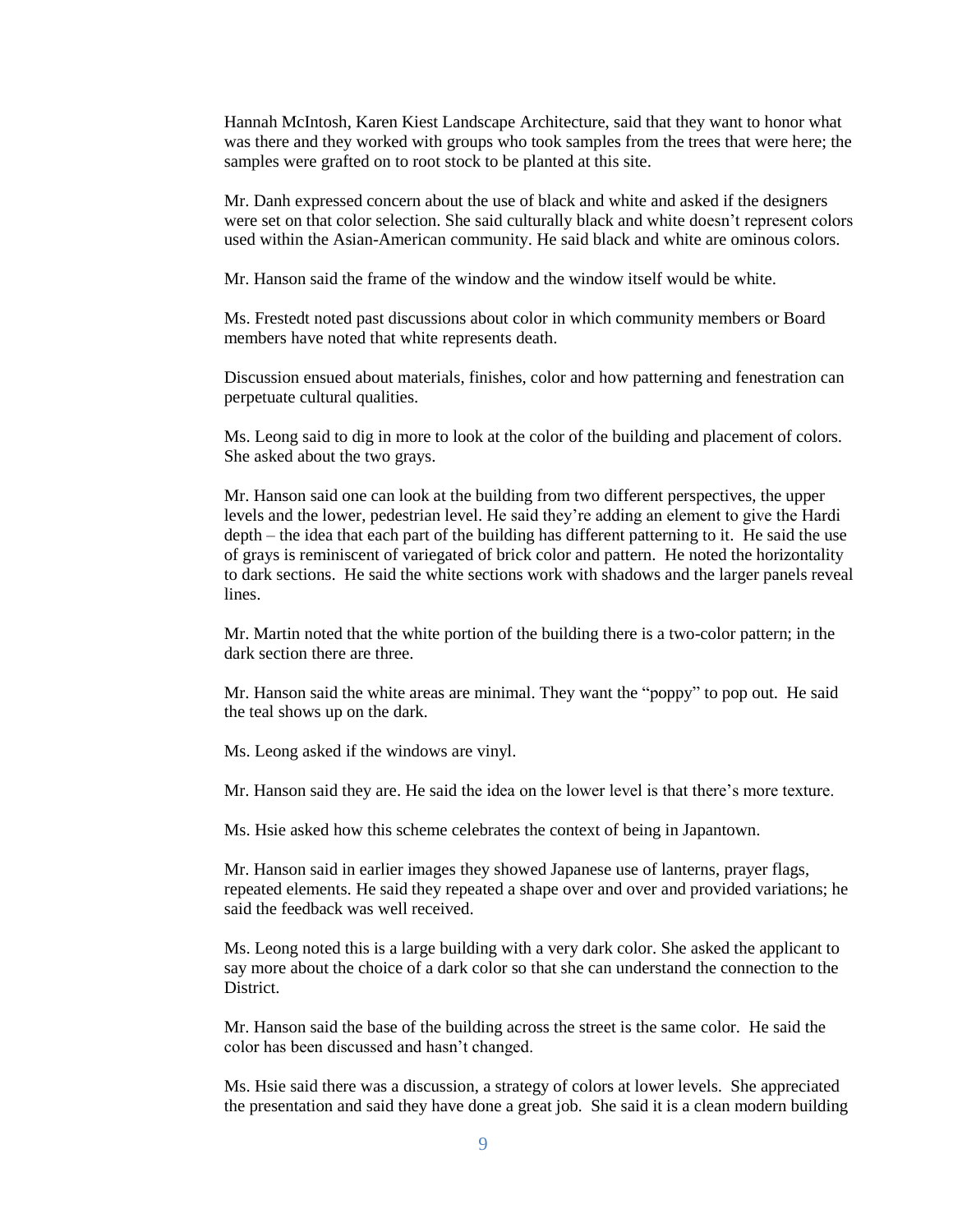and she understands the nod to industrial buildings. She said they've asked every time about the building being rooted in Japantown and suggested looking for ways to integrate patterns, motifs into the building in modern ways. She said she's still not seeing the connection. She said she's seeing the same building without responses to that feedback.

Mr. Angelillo said there is nothing presented that should cause the building not to be approved. He said they have responded to board comments regarding form, function and color. He said it was frustrating.

Ms. Frestedt read from prior meeting minutes dated November  $22<sup>th</sup>$ , 2016 during which expression of color, material options, ornamentation, and color were discussed. She said she hasn't seen a lot of changes.

Mr. Angelillo asked about ornamentation.

Ms. Hsie said to look to other projects in the neighborhood – ornamental awning, patterning in sculptural element in Hing Hay Park is perforated with cultural elements.

Mr. Angelillo said they propose to sandblast Japanese characters into seat cubes; the trees were honored – grafted and planted, he said they chose the name based on Japanese character. He asked what more he needed to do.

Ms. Hsie said the project is welcome in the District, affordable housing is welcome. She provided an example of new construction project east of I-5 in which the developer added Asian-inspired details to the canopies. She noted the perforation patterns in the sheet metal in Hing Hay Park as another example. She said the board provides guidance without telling you what to do.

Mr. Martin said that the project's bulk, massing and scale is one of the strongest ties to the District. He said that with regard to color, the topic has been discussed consistently across meetings along with the rationale for the purposed colors, which he referred to as "functional art". He said that the contrast with the white vinyl is an identified issue.

Mr. Angelillo said that they plan an interior  $8' \times 30'$  mural by Urban Artworks along the mailboxes that will be visible from the street and tie to the exterior colors.

Mr. Martin supported the addition of Japanese characters on the seat cubes.

Ms. Chan asked if anyone could hide behind sculptures.

Mr. Hanson said they're not big enough. The slats are  $1/8$ " x 1'.

Board members were comfortable with the seat cubes and landscaping, as proposed, and courtyard design. It was noted that pedestrians will have visibility through the sculpture, plantings and fence.

There were no issues raised regarding the rooftop equipment. Ms. Hsie noted that the equipment will not be visible from the right of way.

Mr. Martin concurred and said that from the west the glass rail is visible.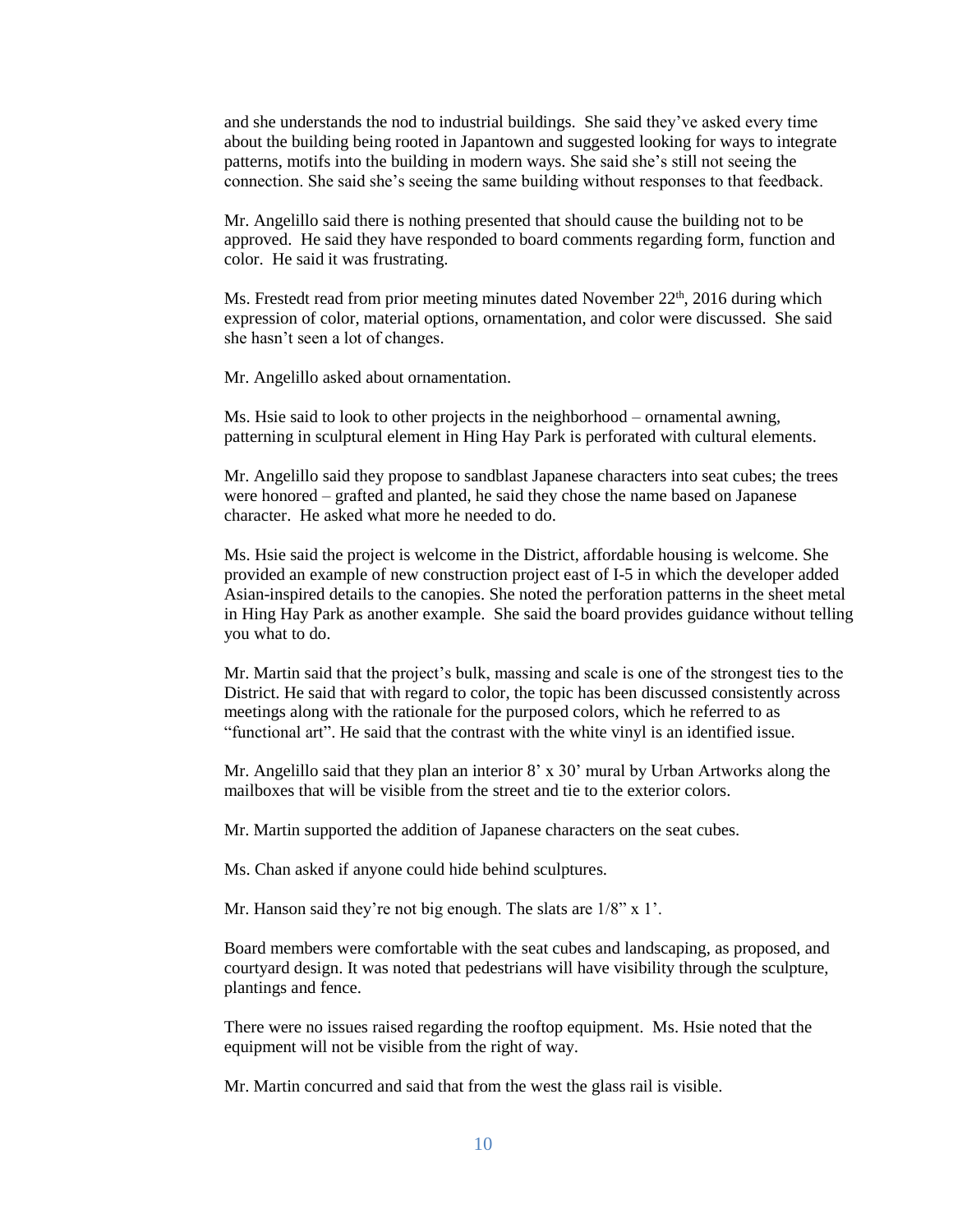Ms. Tran asked about the safety of artificial turf proposed for the children's play area.

Mr. Angelillo said the tenant controls that and commented on the rigorous process that the child care center must go through for licensing purposes.

Ms. Tran said she could share some studies about artificial turf so that they could pass the information on to the tenant.

Board members noted that the canopies are the same as they saw last time.

Ms. Hsie asked if they will be up-lit.

Mr. Hanson said that they would be up-lit, with light directed from the back of sign.

Members were supportive of the proposed signage.

Ms. Leong asked about sidewalk level exterior lighting.

Mr. Hanson indicated on the plan that lights will be added along the perimeter, at the canopy at entrance, and in the recess at the entry.

Mr. Martin asked about Hardi panel size options.

Mr. Hanson said they looked at smaller panel sizes and noted that at some point it gets really busy. He said they struck a balance of finding a pattern without getting too fussy.

Mr. Martin said he didn't support the white windows in black elevation. He said the twotone strategy is not the most successful. He noted that if the issue about window colors had come up at the first review, he'd have asked for alternatives that explore ratios of light to dark.

Ms. Hsie stated that when you look at the dark panels, they look like bands. She asked if it would be possible to break up the horizontal banding to appear more random. She said that could also be done with matte and gloss paints.

Ms. Tran said that the board doesn't dictate how the applicant should respond to these comments. She said more needs to be done to reflect the character of the neighborhood. She noted Mr. Danh's comments about the cultural symbolism of white and black. She said the colors on the bottom take cues from the neighborhood but how does it represent the culture of the district. She said the window color doesn't work.

Ms. Hsie said this is the first time a member of the public brought up the black and white colors. She suggested breaking up the color more and have the patterning more reflective of brick. She said that black vinyl windows are expensive. She said the teal is beautiful on its own but that it is so far away from the colors she suggested just using red or gold. She suggested working with local artists on the mural, doing pattern or perforation in the vertical spandrels so there is a common language in the art. She said they have had great ideas and noted the tatami patterns – any pattern could be graphic inspiration. She said that solid color falls flat.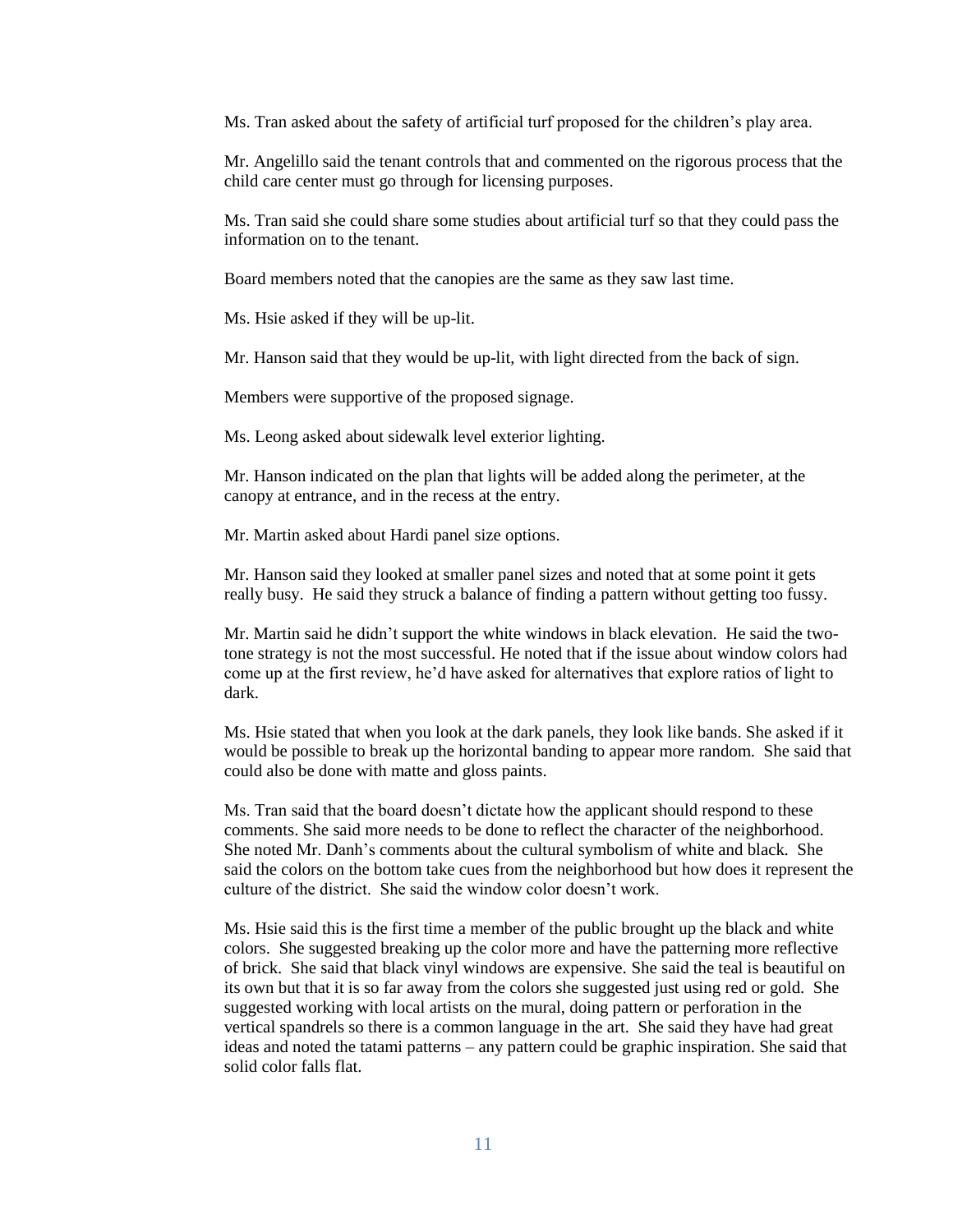Mr. Martin agreed with Ms. Hsie about the white and black colors and said further outreach to community should be done.

Ms. Frestedt said the new construction on the Publix has dark brick; the window color was changed to a putty color.

Mr. Martin said the dark tone panels could be pushed further and said he likes the play with gloss and matte to match the idea of brick. He said regarding windows he is sensitive to costs. He agreed that affordable housing is important. He said the combination of three equally competing colors – very white, teal, and very charcoal grey – should be avoided and said there is an opportunity to reduce the number of colors.

Ms. Leong noted the bottom level colors were taken from the neighborhood. She said the window pattern is no issue and there is enough tie in to the neighborhood. She said the dark gray top has been seen many times but not discussed in detail. She said she had no issue with the dark versus light window contrast. She said the Guidelines call for earthen materials and the very dark color doesn't have enough tie in to the neighborhood. She said the cultural impact must be considered. She said the gray comes off as black.

Ms. Chan supported the color choices but said to bring more character in to it. She said the seating is great. She said she had no opinion on the windows. She said the dark massing looks black.

Ms. Hsie said the top is too dark and said to reach out to community groups for input.

Mr. Hanson said they did but that nothing was said.

Ms. Hsie said to consider the color of the vinyl window – there is too much contrast. She suggested a softer gray or explore the trim surround. She said to reduce the saturation of dark and the contrast between light and dark. She said a simple scheme will be to eliminate the teal.

Ms. Leong said she sees black, not gray.

Ms. Frestedt provided a summary of board comments and said she heard a request to break up the darker portion and reduce the banding; there is no direct connection to the neighborhood; address the overall color scheme of the building; and, to simplify issues and where not consistent with Code. She cited 23.66.336. She said there are multiple ways to achieve that. She said the motion can be conditioned on further exploration of colors and materials and would not prevent the application from getting permits.

Ms. Leong said she had issues with the windows, top massing, patterning of dark panels; she had no problem with the white portion or fins.

Mr. Martin said to look at further at patterning of dark section and a reduction in number of colors throughout and darker section to better enhance visual harmony per SMC 23.66.336.

Ms. Hsie concurred.

Ms. Tran said she had no issues with the windows and panels but supported a lighter gray.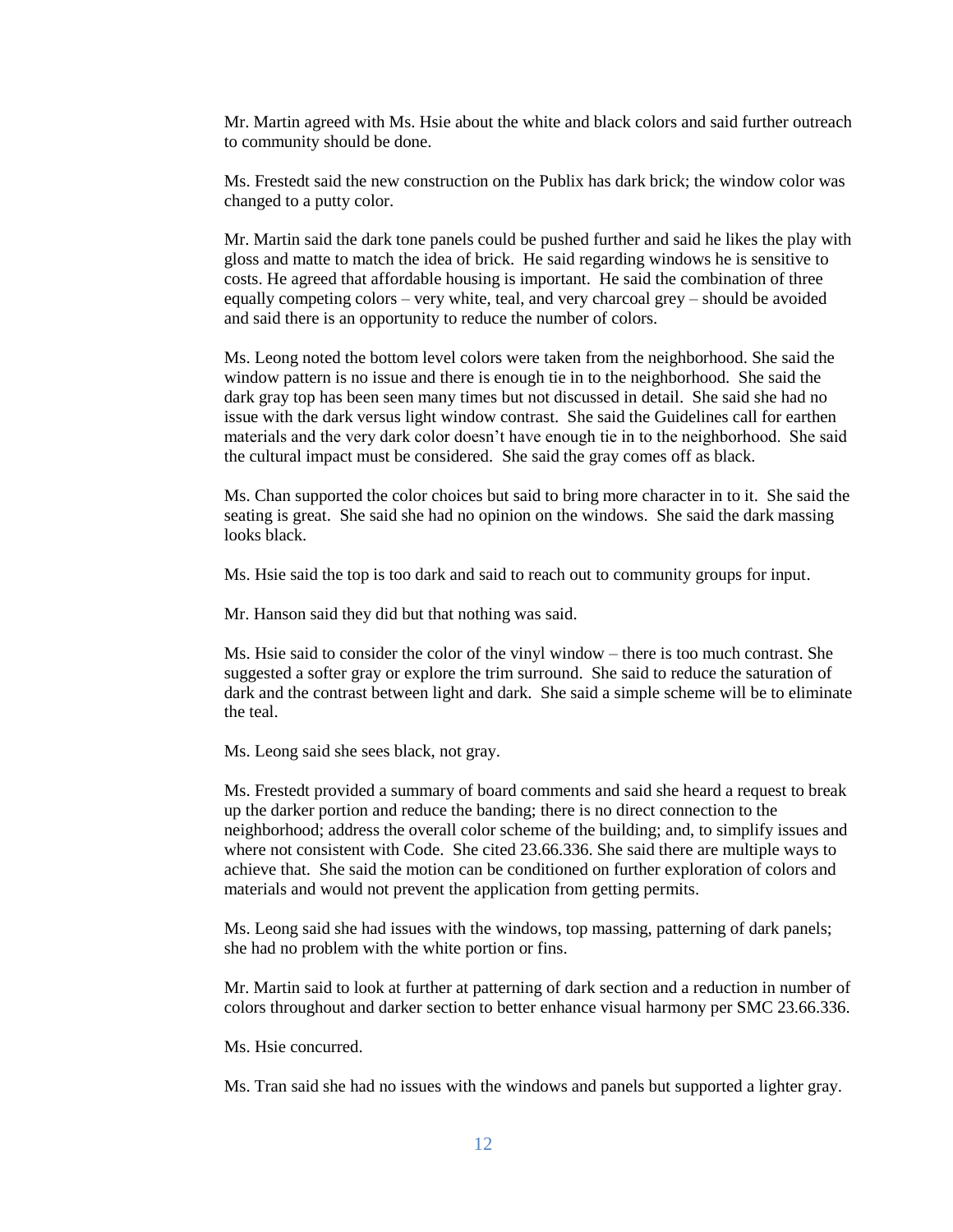Ms. Chan said the top is too dark; she would support the windows; and said to remove the banding strips.

Action: I move that the International Special Review District Board recommend approval of a Certificate of Approval for Final Design at 101 6th Ave. S, conditional upon the applicant returning to the board with: further exploration of the pattern of panels on the top massing within the patterns of lighter and darker grey; further exploration of the dark grey color for the top portion of the building; and, further exploration to reduce the number of colors throughout darker section to better enhance the visual harmony.

The Board directs staff to prepare a written recommendation of approval, based on consideration of the application submittal and Board discussion at the March 28, 2017 public meeting, and forward this written recommendation to the Department of Neighborhoods Director.

This action is based on the **following applicable sections of the International Special Review District Ordinance:** 

- **SMC 23.66.030 - Certificates of approval - Application, review and appeals**
- **SMC 23.66.302 – International Special Review District goals and objectives**
- **SMC 23.66.332 – Height and Rooftop Features**
- **SMC 23.66.334 – Streets and Sidewalks**

**SMC 23.66.336 – Exterior building finishes**

- **A. General Requirements.** To retain and enhance the visual order of the District, which is created by existing older buildings that provide unique character and form through their subtle detailing and quarter-block and half-block coverage, new development, including exterior remodeling, should respect the architectural and structural integrity of the building in which the work is undertaken, through sympathetic use of colors, material and style. Exterior building facades shall be of a scale compatible with surrounding structures. Window proportions, floor height, cornice line, street elevations and other elements of the building facades shall relate to the scale of the existing buildings in the immediate area.
- **C. Exterior Building Design Outside the Asian Design Character District.** Outside the Asian Design Character District, earthen colors and masonry construction with nonmetallic surfaces are preferred. Concrete construction will also be permitted if treated in a manner or incorporated into a design that provides visual interest and avoids large unbroken surface areas.

**SMC 23.66.338 – Signs SMC 23.66.342 – Parking and access**

#### **Secretary of the Interior's Standards**

#9. New additions, exterior alterations, or related new construction shall not destroy historic materials that characterize the property.

#10. New additions and adjacent or related new construction shall be undertaken in such a manner that if removed in the future, the essential form and integrity of the historic property and its environment would be unimpaired.

MM/SC/CL/EC 4:1:0 Motion carried. Mr. Martin opposed.